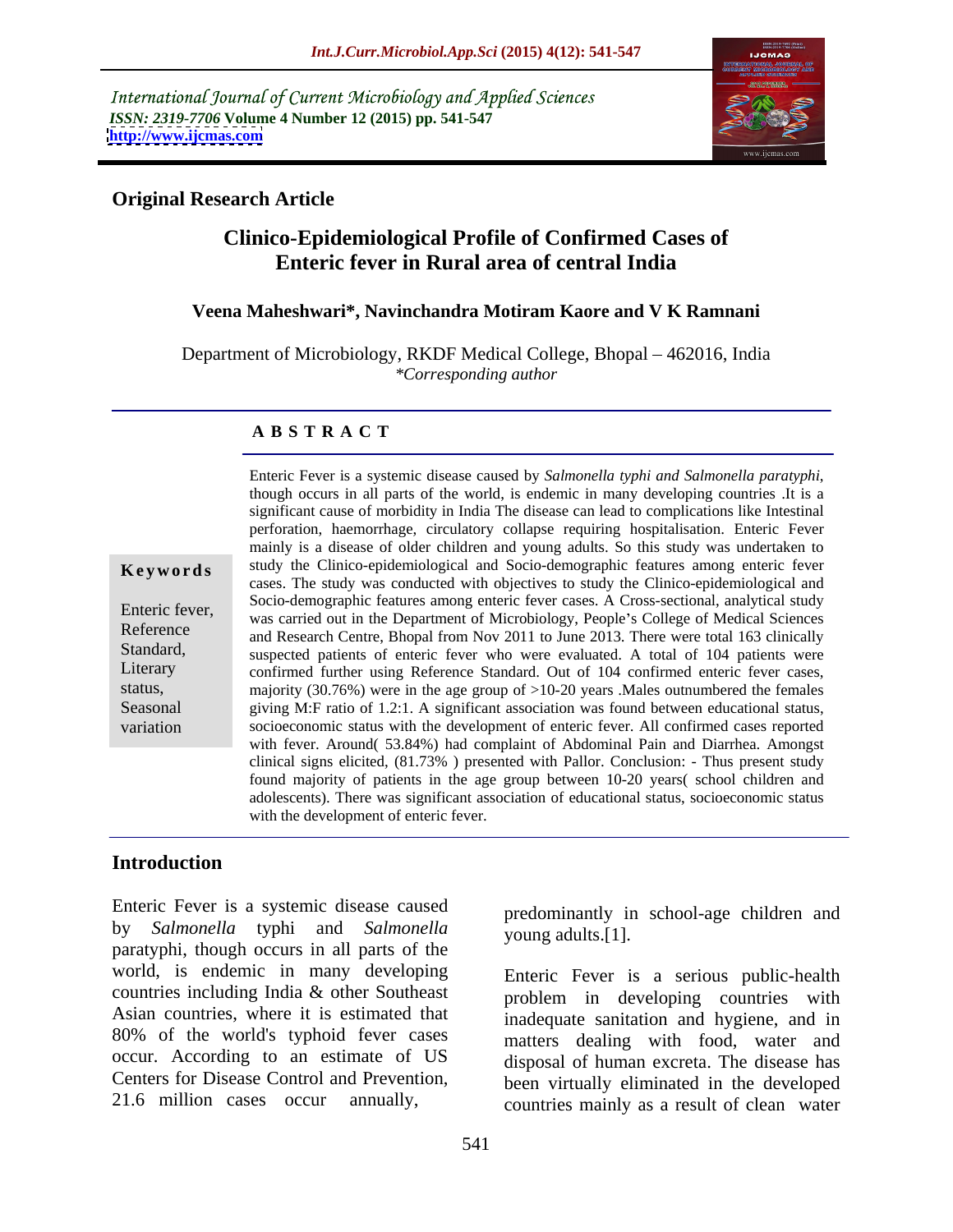The earliest symptom of Enteric fever being mixed with other febrile infections. Its diagnosis on clinical grounds is difficult. infections. and vaccination status.

An incidence of 500-980 per 100,000 **Results and Discussion** population has been reported in different reveal more than 3,00,000 cases and more from Nov 2011 to June 2013. There is no infected per year. In 2005 alone, there were serodiagnostic tests i.e a)Tube Widal b) IgM 6,53,580 cases and approx 417 deaths due to

Antimicrobial resistance is a major issue and management of enteric fever.

This Cross-sectional, analytical study was carried out in the Department of Microbiology, People's College of Medical of enteric fever were included in the study.

supply and improvement in sanitation. [2] A total of 163 clinically suspected patients very nonspecific and as its clinical picture is patients details were noted in a predesigned Definitive laboratory based diagnosis is thus chief complaints, signs & symptoms with required to differentiate between these their duration, past history of similar illness of enteric fever were evaluated. After obtaining the informed written consent, the pre-validated case record form, including educational, socioeconomic status,

## **Results and Discussion**

studies varying with age and geographical A total of 163 clinically suspected patients area. [2] Limited studies in the country of enteric fever were evaluated over a period than 650 deaths(approx) that occur each failsafe method in the diagnosis of enteric year. [3]The disease occurs at all ages but is fever with a sensitivity and specificity of probably more common in the age group of 100%. To increase the specificity, the two 5-20 years but population based studies from test criteria has been adopted for the South Asia report the highest incidence in diagnosis of enteric fever infection. By this children aged less than 5 years, with higher criteria, all the culture positive cases; & in rates of complications and hospitalization the absence of culture positivity, patients .1% of children between 0-17 yrs are with any two(2) tests positive out of four(4) enteric fever[4] carried out were considered as Confirmed one of the serious obstacle in the utilised by various other workers[5,6,7,8,9] from Nov 2011 to June 2013. There is no serodiagnostic tests i.e a)Tube Widal b) IgM c)IgG d) Both IgM and IgG ) that have been cases and constitutes a Reference Standard. This reference standard has also been

So this study was undertaken to study the suspected cases of enteric fever were found Clinico-epidemiological and Socio- to be positive either by culture or by any demographic features in enteric fever cases. other two(2) serodiagnostic tests and hence **Materials and Methods** extending the remaining 59 fell into the remaining 59 fell into the A total of 104 patients out of 163 clinically formed the "Reference Standard positive" category of "Reference Standard negative" group and the state of the state of the state of the state of the state of the state of the state of the state of the state of the state of the state of the state of the state of the state of the state of the state of the

Sciences and Research Centre, Bhopal from of the patients i.e. 32 ( 30.76%) patients Nov 2011 to June 2013 after obtaining were in the age group of >10-20 years permission from the Institutional Ethical followed by 25 (24.03%) patients in the age Committee. Patients of either sex and of any group of >20-30 patients were males and 47 age showing signs and symptoms suggestive (45.19%) were females. [Table 1] Male to Age wise distribution showed that majority female ratio was observed to be 1.2:1.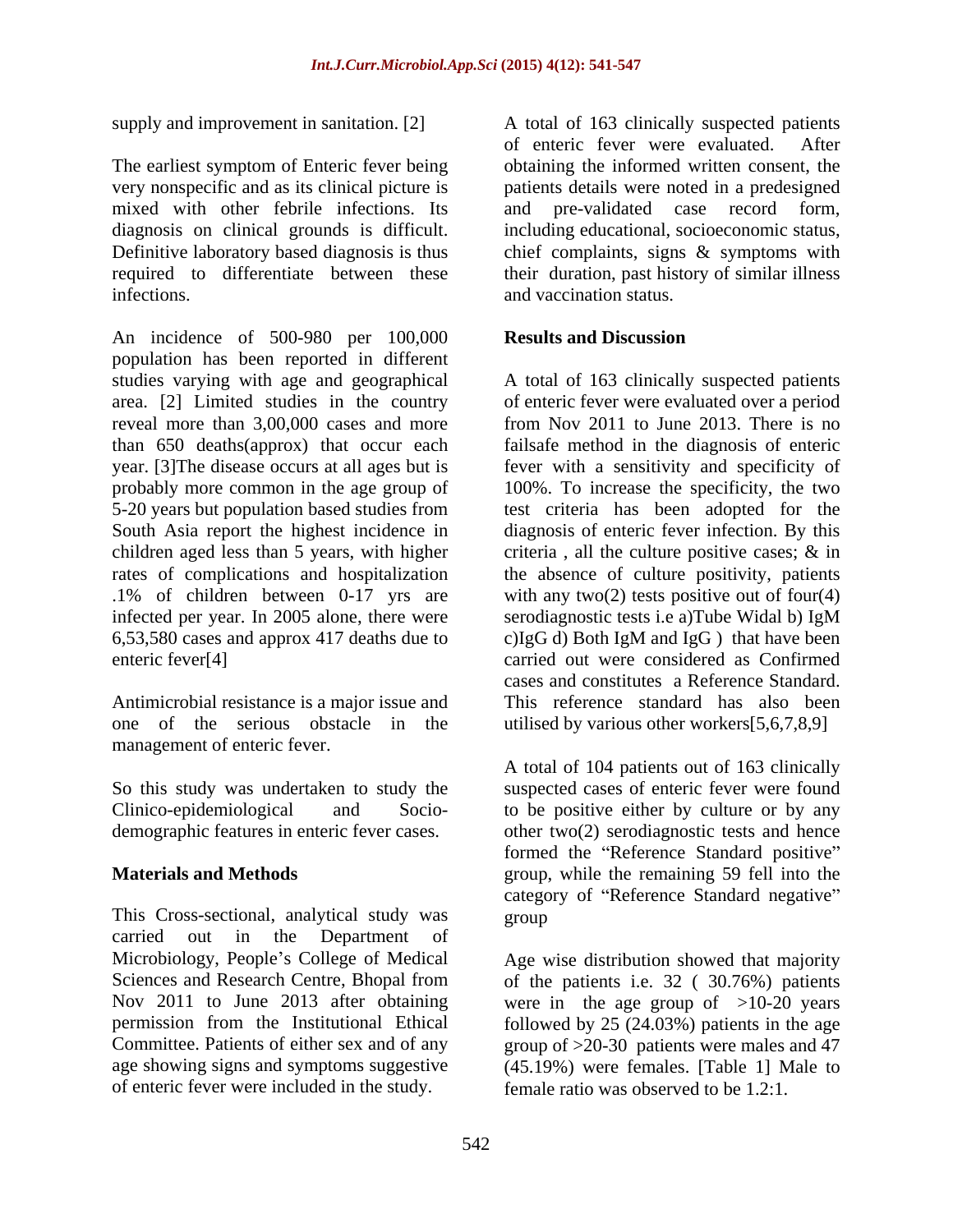A total of 59 (56.73%) patients were from

More number of cases were observed amongst Illiterate as compared to educated

Typhoid fever cases present with fever only

complaint of Abdominal Pain and Diarrhea. 53(50.96%) patients had Vomiting and 44(42.30%) patients had Headache. [Graph

Amongst clinical signs elicited, majority

Distribution of cases according to cases, more than  $\frac{3}{4}$  th of the patients and 48.07% were literate. Enteric fever was

Enteric fever continues to be major public In the present study the commonest health problem in India affecting all age presenting symptom in clinically suspected groups and both sexes. Enteric fever is still a enteric fever patients observed was fever major cause of morbidity and mortality. (100%). These findings are similar to the

(30.76%) were in the age group between 10-

rural area whereas 45( 43.26%) were from socioeconomic status, unhygienic practices, urban area. Seasonal variation among enteric overcrowding, lack of proper sanitation and fever cases showed that maximum no. of carrier state. The case fatality rate of typhoid patients were observed during summer and fever in the pre- antibiotic era was around rainy seasons.[Table 1] 10%, which came down to <2% with the use 20 years. Contributing factors include low of antibiotics.[11] These observations were consistent with various studies[12][3]

[Table 2] emphasizing the role of education Typhoid fever affects all age groups mostly in containment of disease. young children and adults.In the present at the initial stage. Diagnostic clinical found was 3 years and maximum affected sensitivity increases with the duration of age was 65years. The highest incidence of fever. [Table 3] cases of enteric fever diagnosed was in the All confirmed cases reported with fever. years, the incidence falls, probably due to Around  $3/4^{\text{th}}$  of the cases 56(53.84%) had acquisition of immunity from study the average mean age was found to be 25years with the minimum affected age age group of 5–19 years. After the age of 20 acquisition of immunity from clinical/subclinical infection.[14]

1] females 47/104(45.19%) giving M:F ratio of 85(81.73%) patients had shown Pallor. reported 56% male and 44% females. Butler Relative bradycardia 51(49.03%) & Coated et al[16](1991) also showed that infection tongue 47(45.19%) & Dehydration among rate is slightly higher in male, perhaps 46(44.23%) were observed as other major reflecting greater exposure of male to signs [Graph 2] contaminated food and water out side the Males 57/104 (54.80%) outnumbered 1.2:1.This finding was comparable with finding of Roxas and Mendoza[15] who home.

socioeconomic status showed that out of 104 Among 104 patients, 51.92% were illiterate 85(81.73%) were from category of Lower morecommon among illiterate and low class (<5-10score), 17(16.34%) to middle educational status people as is usually class whereas only 2(1.92%) patients associated with ignorance, poverty and poor belonged to Upper class (26-29 score) personal hygiene. This observation was according to Modified Kuppuswamy consistent with study done by S.Bhatti et al  $scale.[10]$  [17] and 48.07% were literate.Enteric fever was [17]

Out of 163 enteric fever cases, majority 32 results of earlier studies.[18][19][20][21].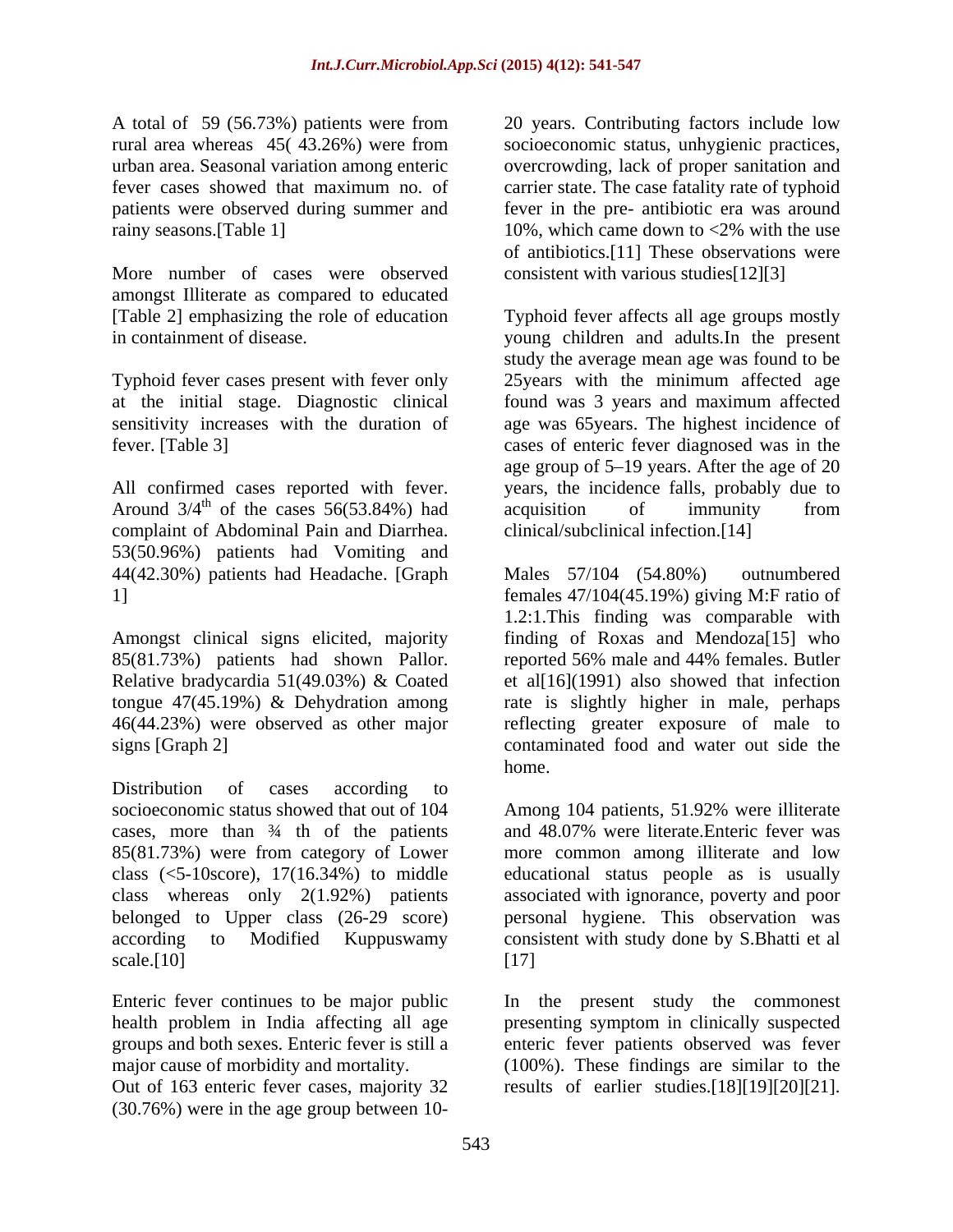| Age              |                               |                                              |       |        |                | <b>Seasons</b> |
|------------------|-------------------------------|----------------------------------------------|-------|--------|----------------|----------------|
| Group<br>(Years) | $\left  \right $ Sex $\left $ | <b>Summer</b>                                | Rainy | Winter | <b>Total</b>   | Total $(\% )$  |
| Below 10 $\vert$ | Male<br>Female                |                                              |       |        | 11<br>$\Omega$ | 19(18.26)      |
| $>10-20$         | Male<br>Female                |                                              |       |        | 14<br>18       | 32(30.76)      |
| $>20 - 30$       | Male<br>Female                |                                              | 10    |        | 17             | 25(24.03)      |
| $>30 - 40$       | Male<br>Female                |                                              |       |        |                | 17(16.34)      |
| $>40-50$         | Male<br>Female                |                                              |       |        |                | 5(4.80)        |
| $>50 - 60$       | Male<br>Female                |                                              |       |        |                | 4(3.84)        |
| Above 60 $\vert$ | Male<br>Female                |                                              |       |        |                | 2(1.92)        |
|                  |                               | Total $37(35.57%)$ $51(49.03%)$ $14(13.46%)$ |       |        | 104            | 104            |

**Table.1** Age ,Sex Distribution and Seasonal Variation Observed among Confirmed Cases of Enteric Fever (n=104)

**Table.2** Distribution of Cases According to Educational Status

| <b>Educational Status</b> | No. of patients $\%$ |
|---------------------------|----------------------|
| Illiterate                | 54 (51.92)           |
| Primary                   | 15(14.42)            |
| Middle School             | 12(11.53)            |
| <b>HSC</b>                | 9(8.65)              |
| Higher secondary school   | 7(6.73)              |
| Graduate and higher       | 7(6.73)              |
| Гоtal                     | 104(100.00)          |

**Table.3** Distribution of Cases According to Duration of Fever

| <b>Duration of Fever</b> | $\mathbf{N}$ No. of patients $(\% )$ |
|--------------------------|--------------------------------------|
| $\vert$ <5 days          | 13(12.5)                             |
| $5-10$ days              | 38 (36.53)                           |
| $>10$ days               | 53(50.92)                            |
| Total                    | (100.00)<br>104(                     |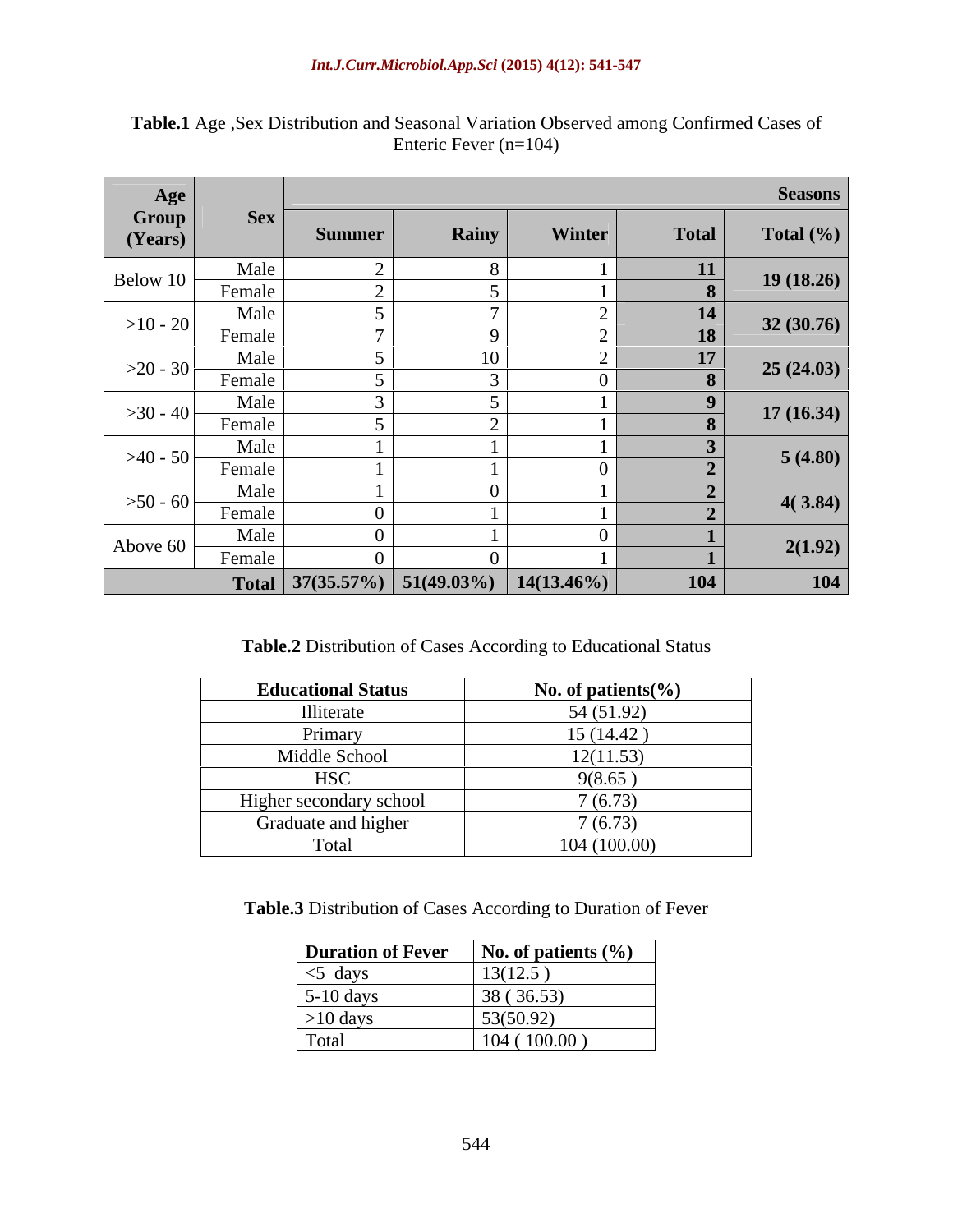

**Graph.1** Symptoms Narrated by Clinically Suspected Patients of Enteric Fever (n=104)

**Graph.2** Signs Elicited among Clinically Suspected Patients of Enteric Fever (n=104)



Gastrointestinal symptoms like vomiting The present study found pallor (81.73%) and (50.96%), diarrhea (53.84%) and pain in relative bradycardia (49.03%) to be the most abdomen (53.84%) were common , but common signs among enteric fevercase constipation was rare. Other symptoms like followed by coated tongue (45.19%), Non- productive cough was not a common dehydration (44.23%), splenomegaly finding in clinically suspected enteric fever (23.07%), hepatomegaly (17.30%).These patients.Bhutta Z et al[20] (2006) reported vomiting in 39%, diarrhea in 35%, [18][22][23]. abdominal pain in 28%, constipation in 11% patients.These findings were also consistent Enteric fever is known to occur throughout Gastrointestinal symptoms like vomiting The present study found pallor (81.73%) and<br>
(50.96%), diarrhea (53.84%) and pain in relative bradycardia (49.03%) to be the most<br>
abdomen (53.84%) were common , but common signs am

dehydration(44.23%), splenomegaly results were consistent with other studies [18][22][23].

the year with some seasonal variation.In the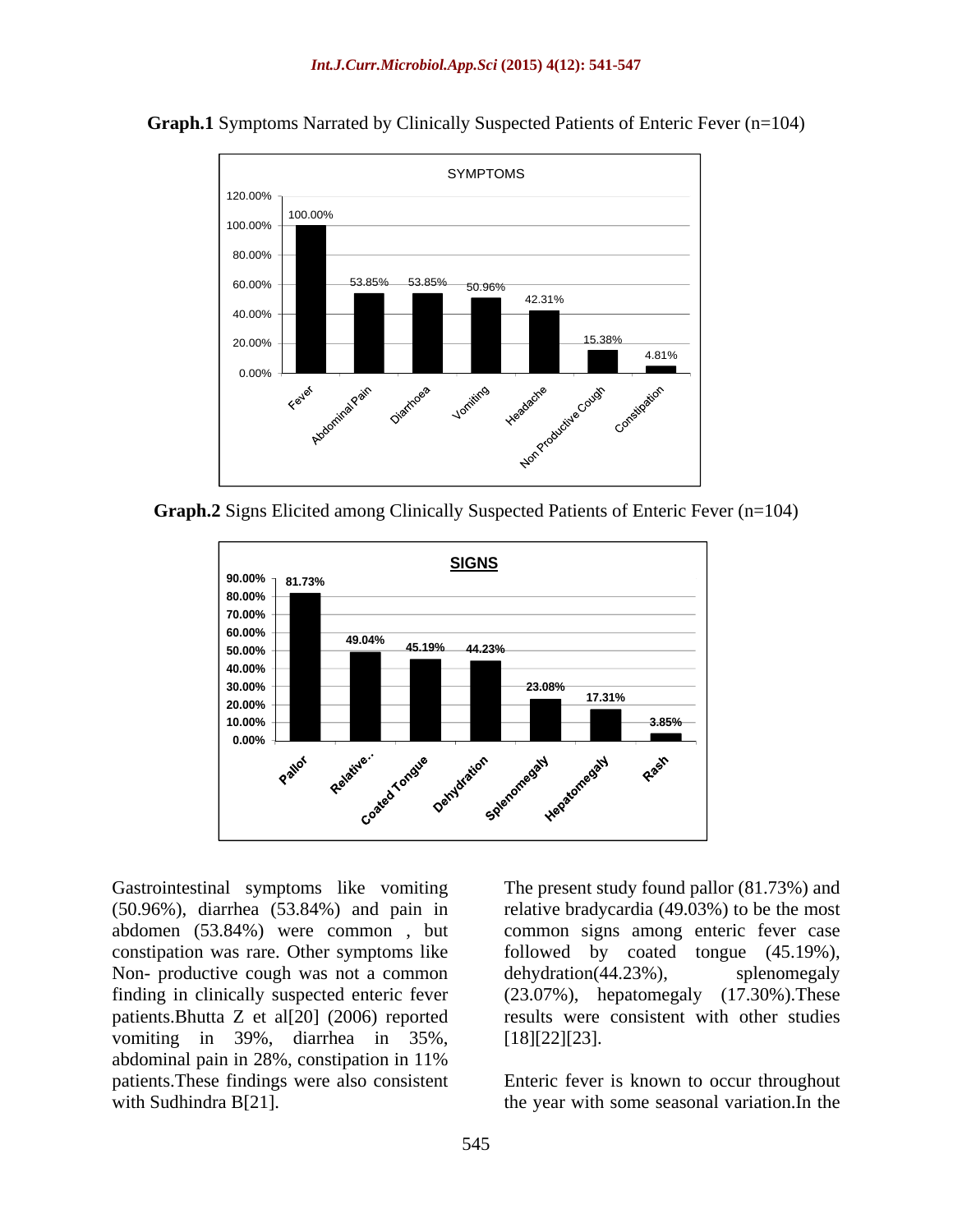present study, it was observed that there was a peak of cases during the months of June, education measures.<br>July , August and September followed by an increase in the number of cases during Feb,  $\qquad$  3) Preventive strategies such as March . In a study by Karkey et al<sup>[24]</sup> it was observed that the peak season of enteric fever occurs in July, which corresponds with a peak in both *S*. Typhi and *S*. Paratyphi A cases Siddiqui et al[25] noted that there was a peak incidence in May- June in Pakistan, which corresponds to the dry summer season. Mohanty et al[14] found in a study 1. Crump JA, Luby SP, Mintz ED. The in Delhi that for typhoid fever, the peak incidence was between April–June, followed by the monsoon season from July to 2. Anantnarayan R, Paniker C.:Textbook September. **Example 2** of Microbiology 9<sup>th</sup> Ed. Universities

The present study found a significant 3. Textbook of Public Health and association between socioeconomic status and enteric fever (p<0.001). Several of Community Medicine, Armed studies[17][26][27] also support the finding that enteric fever was more common in lower socioeconomic group. The low Organization, India office, New socioeconomic status usually goes parallel with poor standard of living and poor personal hygiene making persons more prone for enteric fever. The state of the state of the state of the state of the state of the state of the state of the state of the state of the state of the state of the state of the state of the state of the state of th

majority of patients in the age group Utility of Composite Reference between 10-20 years( school children and socioeconomic status with the development

- 1) High risk group such as lower age adolescents should be identified and
- 2) Effort should be more towards diagnostic test. Stat. Med. 18:22987 improving the educational status of people ,parents especially of mothers in

case of children through health education measures.

3) Preventive strategies such as immunization and improvements in water and sanitation conditions should be the focus of typhoid control.

# **Reference**

- global burden of typhoid fever. Bull World Health Organ 2004;82:346-53
- <sup>th</sup> Ed. Universities press,Hyderabad; 2013;288-301
- Textbook of Public Health Community Medicine ,By Department of Community Medicine, Armed Forces Medical College, Pune in collaboration with World Health Organization, India office, New Delhi, 1<sup>st</sup> Ed, 2009, 1132-1134.
- 4. K. Park: Park's Textbook of P& SM, 20 th Ed, Banarsidas Bhanot Publisher, Jabalpur, Feb 2009, 206- 209,416,658,599.
- In conclusion, thus present study found 5. Baughman AL, Bisgard KM, et al. adolescents). There was significant Evaluating the Clinical accuracy of association of educational status, Diagnostic Tests for Pertussis. Clin. of enteric fever. 114. Utility of Composite Reference Standards and Latent Class Analysis in Vaccine Immunol. 2008; 15(1):106- 114.
- **Recommendation** Evaluation of serological diagnostic group like school going children and standard . Clin. Vaccine Immunol. 2012 6. Siba V, Horwood PF, et al.The tests for Typhoid Fever in Papua New Guinea using a composite reference November; 19(11):1833-1837.
	- given health education towards 7. Alonzo, T.A and M.S. Pepe.1999. prevention of enteric fever. Using a combination of reference tests to assess the accuracy of a new 3003.